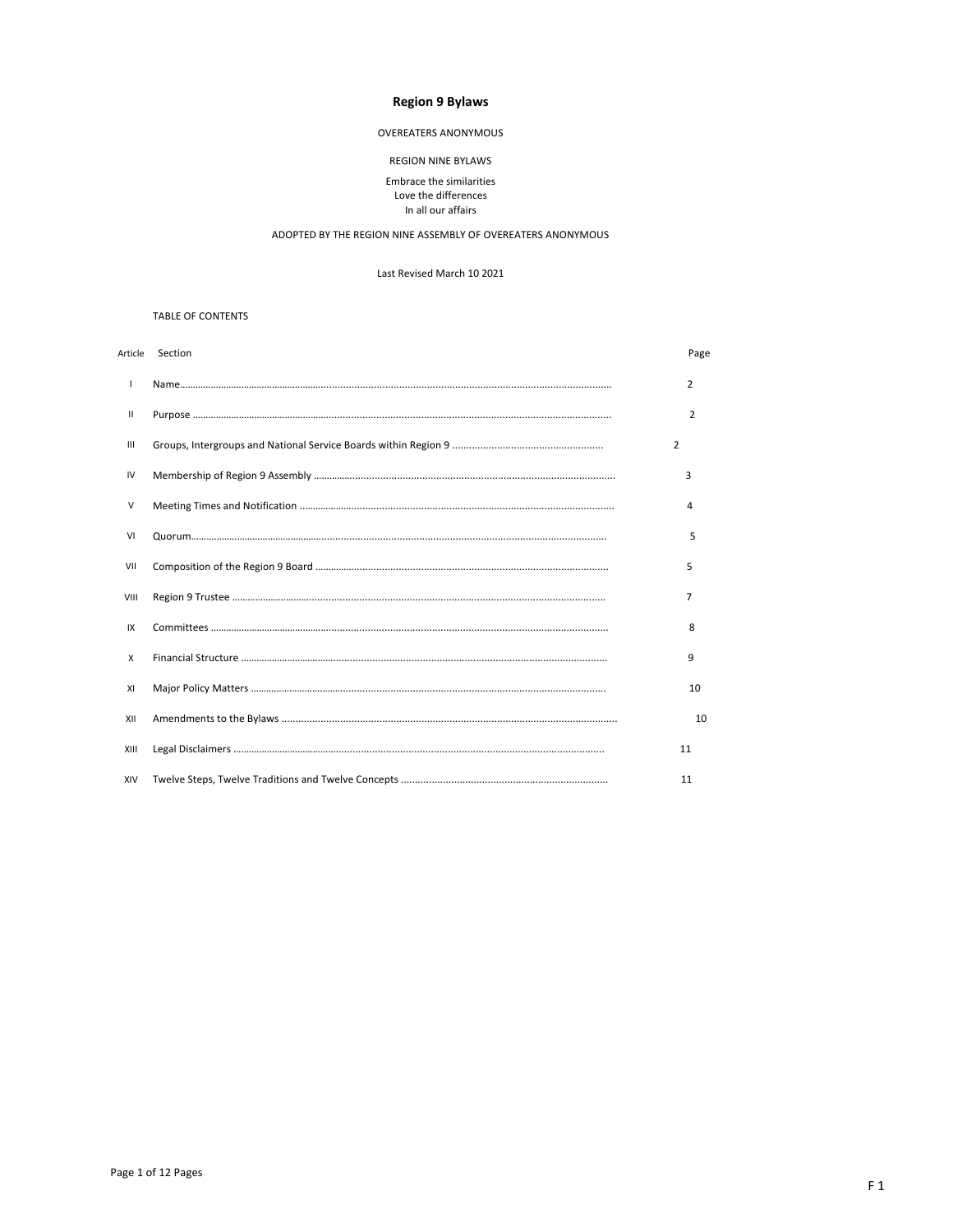# **BYLAWS OF OVEREATERS ANONYMOUS REGION 9 ASSEMBLY**

| ı              | ARTICLE I - NAME                                                                                                                                                                                                                  |
|----------------|-----------------------------------------------------------------------------------------------------------------------------------------------------------------------------------------------------------------------------------|
| $\mathbf{1}$   | Section 1                                                                                                                                                                                                                         |
|                | The name of this organisation shall be the Region 9 Assembly of Overeaters Anonymous.                                                                                                                                             |
| Ш              | <b>ARTICLE II - PURPOSE</b>                                                                                                                                                                                                       |
| $\mathbf{1}$   | Section 1                                                                                                                                                                                                                         |
|                | The purpose of the Region 9 Assembly shall be to carry the OA message within Region 9 to the still suffering compulsive<br>overeater - wherever they live and whatever language they speak.                                       |
| $\overline{2}$ | <b>Section 2</b>                                                                                                                                                                                                                  |
|                | The responsibilities to fulfill this purpose shall include:                                                                                                                                                                       |
| 2a             | Administering and co-ordinating OA activities common to the various Groups, Intergroup and National/Language Service<br>Boards comprising its membership.                                                                         |
| 2 <sub>b</sub> | Establishing and maintaining a regional office mailing address to facilitate communication between Region 9 and the various<br>groups, Intergroups, National/Language Service Boards, OA worldwide, and the World Service Office. |
| 2c             | Promoting OA unity within the widely differing cultures and languages included in Region 9.                                                                                                                                       |
| 2d             | Furthering the OA programme in accordance with the Twelve Steps and the Twelve Traditions and the Twelve Concepts of<br>Overeaters Anonymous Inc. - Subpart B, Article I and II and III.                                          |
| Ш              | <b>ARTICLE III - GROUPS, INTERGROUPS AND NATIONAL SERVICE BOARDS WITHIN REGION 9</b>                                                                                                                                              |
| $\mathbf{1}$   | Section 1                                                                                                                                                                                                                         |
|                | The Definition of a Group.                                                                                                                                                                                                        |
| 1a             | The points that define an Overeaters Anonymous Group are listed in OA Inc Bylaws, Subpart B Article V, Section 1 Overeaters<br>Anonymous Groups.V, Section 1 Overeaters Anonymous Groups.                                         |
| 1 <sub>b</sub> | These points shall define an Overeaters Anonymous group:                                                                                                                                                                          |
| 1 b (i)        | As a Group, they meet to practice the Twelve Steps and Twelve Traditions of Overeaters Anonymous, guided by the Twelve<br>Concepts of OA Service.                                                                                 |
| 1 b (ii)       | All who have the desire to stop eating compulsively are welcome in the group.                                                                                                                                                     |
| 1 b iii)       | No member is required to practice any actions in order to remain a member or to have a voice (share at a meeting).                                                                                                                |
| 1 b (iv)       | As a Group they have no affiliation other than Overeaters Anonymous.                                                                                                                                                              |
| 1 b (v)        | It has affiliated as an Overeaters Anonymous group by registering with the World Service Office.                                                                                                                                  |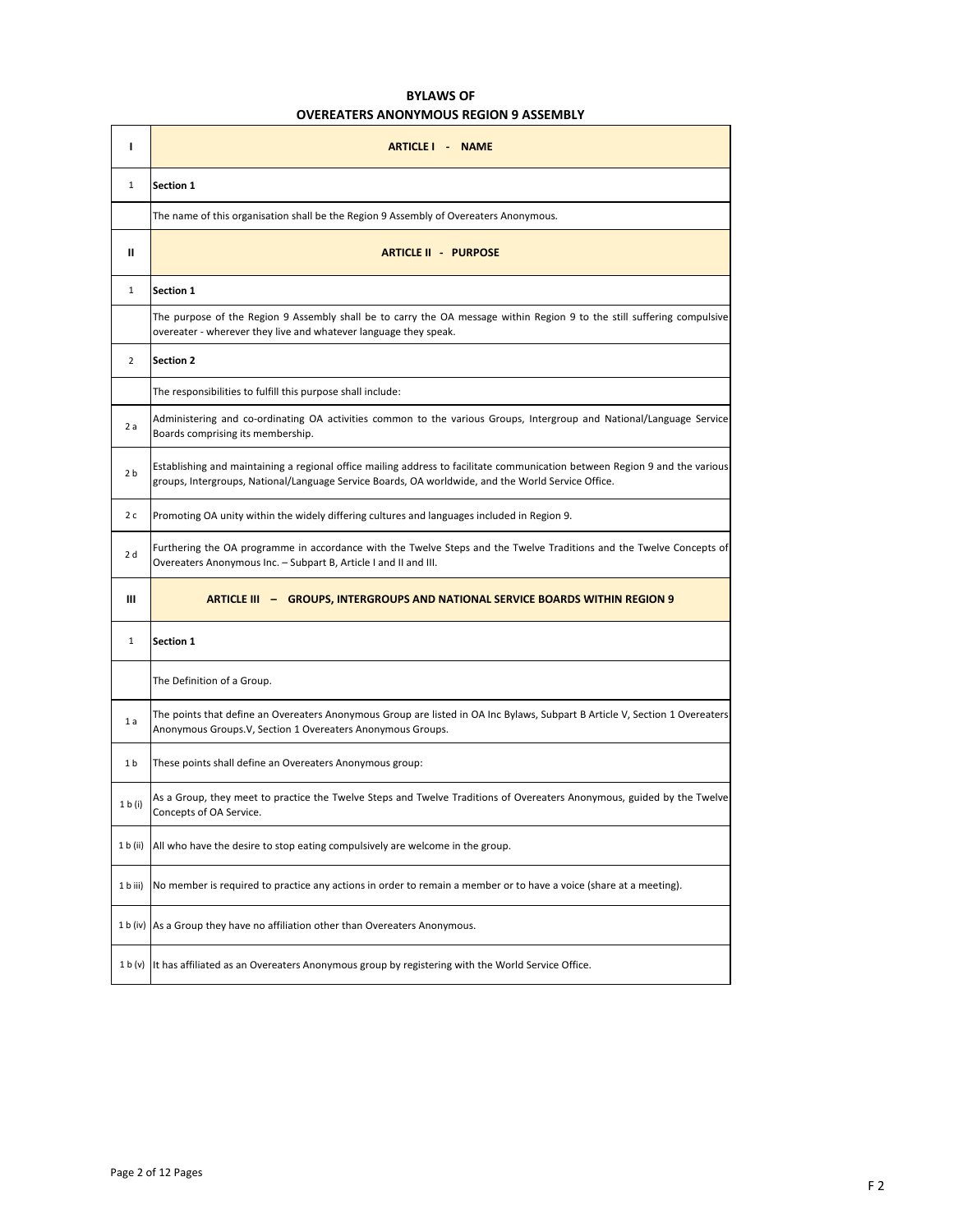| $\overline{2}$ | <b>Section 2</b>                                                                                                                                                                                                                                                                                                                                                                                                                                                                                                                                                                      |
|----------------|---------------------------------------------------------------------------------------------------------------------------------------------------------------------------------------------------------------------------------------------------------------------------------------------------------------------------------------------------------------------------------------------------------------------------------------------------------------------------------------------------------------------------------------------------------------------------------------|
|                | The Composition of an Intergroup.                                                                                                                                                                                                                                                                                                                                                                                                                                                                                                                                                     |
| 2a             | Two (2) or more Groups may form an Intergroup for the purpose of servicing and representing the Groups of which they are<br>composed and acting as the guardian of the Twelve Steps, Twelve Traditions and Twelve Concepts of OA Service. A land-<br>based intergroup is composed primarily of groups within its region, or groups within its geographical proximity. A virtual<br>intergroup is composed primarily of virtual groups. With permission, a land-based group may affiliate with a virtual<br>intergroup and a virtual group may affiliate with a land-based intergroup. |
| 2 <sub>b</sub> | Each State/Province may have at least one Intergroup. In a State/Province having only one Group, that Group may function<br>as an Intergroup.                                                                                                                                                                                                                                                                                                                                                                                                                                         |
| 2c             | To establish that an Intergroup is registered, the World Service Register shall be used.                                                                                                                                                                                                                                                                                                                                                                                                                                                                                              |
| 3              | Section 3                                                                                                                                                                                                                                                                                                                                                                                                                                                                                                                                                                             |
|                | The Definition of a National/Language Service Board.                                                                                                                                                                                                                                                                                                                                                                                                                                                                                                                                  |
| 3 a            | A National/Language Service Board shall be a duly registered service body with the purpose of dealing with issues that<br>require a combination of membership and financial resources of Intergroups and Groups in a country/countries. The<br>National/Language Service Board shall serve and be responsible and accountable to these Groups and Intergroups.                                                                                                                                                                                                                        |
| 3b             | To establish that a National/Language Service Board is registered, the World Service Register shall be used.                                                                                                                                                                                                                                                                                                                                                                                                                                                                          |
| IV             | ARTICLE IV - MEMBERSHIP OF REGION 9 ASSEMBLY                                                                                                                                                                                                                                                                                                                                                                                                                                                                                                                                          |
| $\mathbf{1}$   | Section 1                                                                                                                                                                                                                                                                                                                                                                                                                                                                                                                                                                             |
|                | In accordance with the Bylaws of Overeaters Anonymous, Inc. Subpart B, Region 9 shall be composed of Africa, Europe,<br>Middle East and Western Asia.                                                                                                                                                                                                                                                                                                                                                                                                                                 |
| $\overline{2}$ | <b>Section 2</b>                                                                                                                                                                                                                                                                                                                                                                                                                                                                                                                                                                      |
| 2a             | Section 2 a - Voting Membership                                                                                                                                                                                                                                                                                                                                                                                                                                                                                                                                                       |
|                | The voting membership of the Assembly shall consist of:                                                                                                                                                                                                                                                                                                                                                                                                                                                                                                                               |
| 2 a (i)        | Representatives from Intergroups who are registered with the World Service Office and who are within the geographical<br>boundaries of Region 9.                                                                                                                                                                                                                                                                                                                                                                                                                                      |
| 2 a (ii)       | Representatives from National/Language Service Boards, who are registered with the World Service Office and who are<br>within the geographical boundaries of Region 9. National/Language Service Boards shall not represent Intergroups which<br>have sent representatives to the Assembly, however if all Intergroups are represented, the National/Language Service Board<br>will still be entitled to one representative.                                                                                                                                                          |
| 2 a (iii)      | Region 9 Board Members.                                                                                                                                                                                                                                                                                                                                                                                                                                                                                                                                                               |
| 2 a (iv)       | The Chair shall not have a vote at the Assembly, except to break a tie and for elections.                                                                                                                                                                                                                                                                                                                                                                                                                                                                                             |
| 2 a (v)        | Committee Chairs, who are not Intergroup or National/Language Service Boards representatives.                                                                                                                                                                                                                                                                                                                                                                                                                                                                                         |
| 2 a (vi)       | In the event of a Region 9 representative from a registered unaffiliated group receiving a voice as per Article IV Section 2 b<br>(iii) of these Bylaws, they may also be given a vote, subject to majority approval of the voting body. The proposed<br>representative should submit a written statement on why they are unaffiliated, if they plan to be affiliated in the future and<br>if they meet the representative requirements.                                                                                                                                              |
| 2 b            | Section 2 b - Non-voting Membership                                                                                                                                                                                                                                                                                                                                                                                                                                                                                                                                                   |
|                | The non-voting membership of the Assembly shall consist of:                                                                                                                                                                                                                                                                                                                                                                                                                                                                                                                           |
|                |                                                                                                                                                                                                                                                                                                                                                                                                                                                                                                                                                                                       |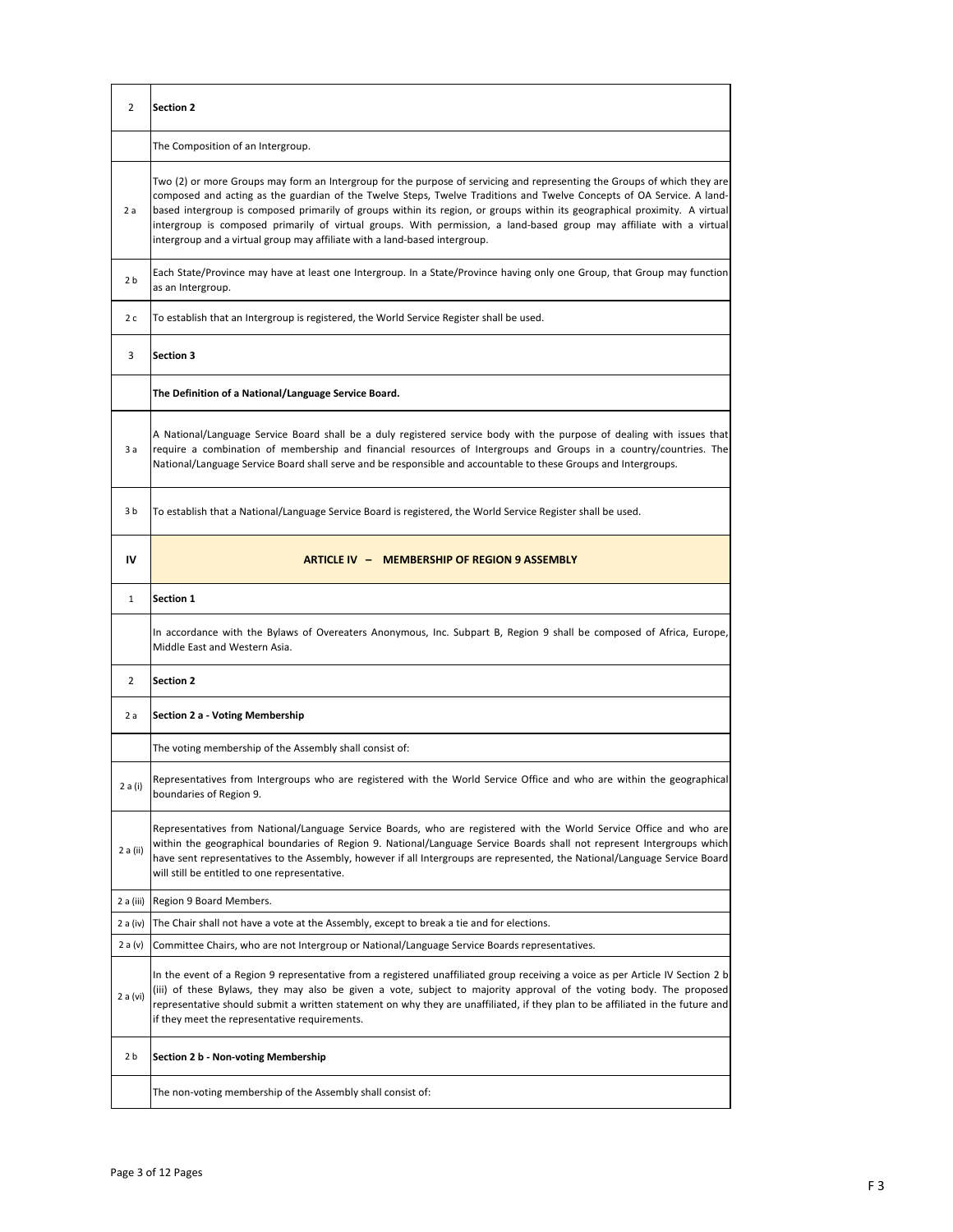| 2 b (i)        | The Region 9 Trustee is entitled to a voice but no vote at the Assembly.                                                                                                                                                                                                                                                                                                  |
|----------------|---------------------------------------------------------------------------------------------------------------------------------------------------------------------------------------------------------------------------------------------------------------------------------------------------------------------------------------------------------------------------|
| 2 b (ii)       | Region 9 OA members, who are not represented, are entitled to a voice but no vote at the Region 9 Assembly.                                                                                                                                                                                                                                                               |
| 2 b (iii)      | A representative from a registered unaffiliated group within Region 9 may be given a voice if they receive the majority<br>approval of the voting body. Consideration may also be given to giving such a representative a vote – see Article IV Section 2<br>a (vi) of these Bylaws.                                                                                      |
| 2 b (iv)       | Virtual Intergroups may participate in the activites of Region 9, including voting, with the permission of the Region.                                                                                                                                                                                                                                                    |
| 2c             | Section 2 $c - V$ isitors                                                                                                                                                                                                                                                                                                                                                 |
| 2 c (i)        | OA Visitors from Region 9 who already have a representative attending the Assembly from their service body will not be<br>given a voice or a vote.                                                                                                                                                                                                                        |
| 2 c (ii)       | The Region 9 Assembly is open to OA visitors from inside and outside Region 9. In order to be given consideration to speak at<br>the Assembly, the visitor shall give prior notice to the Chair so that the item may be considered for the Agenda. Pertinent<br>suggestions during the Assembly may be put in writing and handed to the Chair for consideration.          |
| 3              | Section 3 - Qualifications                                                                                                                                                                                                                                                                                                                                                |
| 3a             | Each representative shall be elected by the Intergroup, National/Language Service Board or unaffiliated groups they serve.                                                                                                                                                                                                                                                |
| 3 <sub>b</sub> | The term of Region 9 representative shall be designated by their Intergroup, National/Language Service Boards or<br>unaffiliated Groups and each representative is always subject to recall by those who selected them.                                                                                                                                                   |
| 3 с            | Each representative should have a minimum of six (6) consecutive months of current abstinence and at least one (1) year<br>service beyond group level.                                                                                                                                                                                                                    |
| 4              | Section 4 - Representatives                                                                                                                                                                                                                                                                                                                                               |
|                | Each member Intergroup, National/Language Service Board shall be entitled to one representative at the Region 9 Assembly.<br>Intergroups, National/Language Service Boards serving more than 10 Groups shall be entitled to two representatives.<br>Intergroups, National/Language Service Boards serving more than 50 Groups shall be entitled to three representatives. |
| v              | ARTICLE V - MEETING TIMES AND NOTIFICATION.                                                                                                                                                                                                                                                                                                                               |
| 1              | Section 1                                                                                                                                                                                                                                                                                                                                                                 |
|                | Region 9 shall hold one Assembly per year.                                                                                                                                                                                                                                                                                                                                |
|                | A Region 9 Convention may also be held in conjunction with the Region 9 Assembly if the hosting Intergroup or<br>National/Language Service Board is in a position to do so.                                                                                                                                                                                               |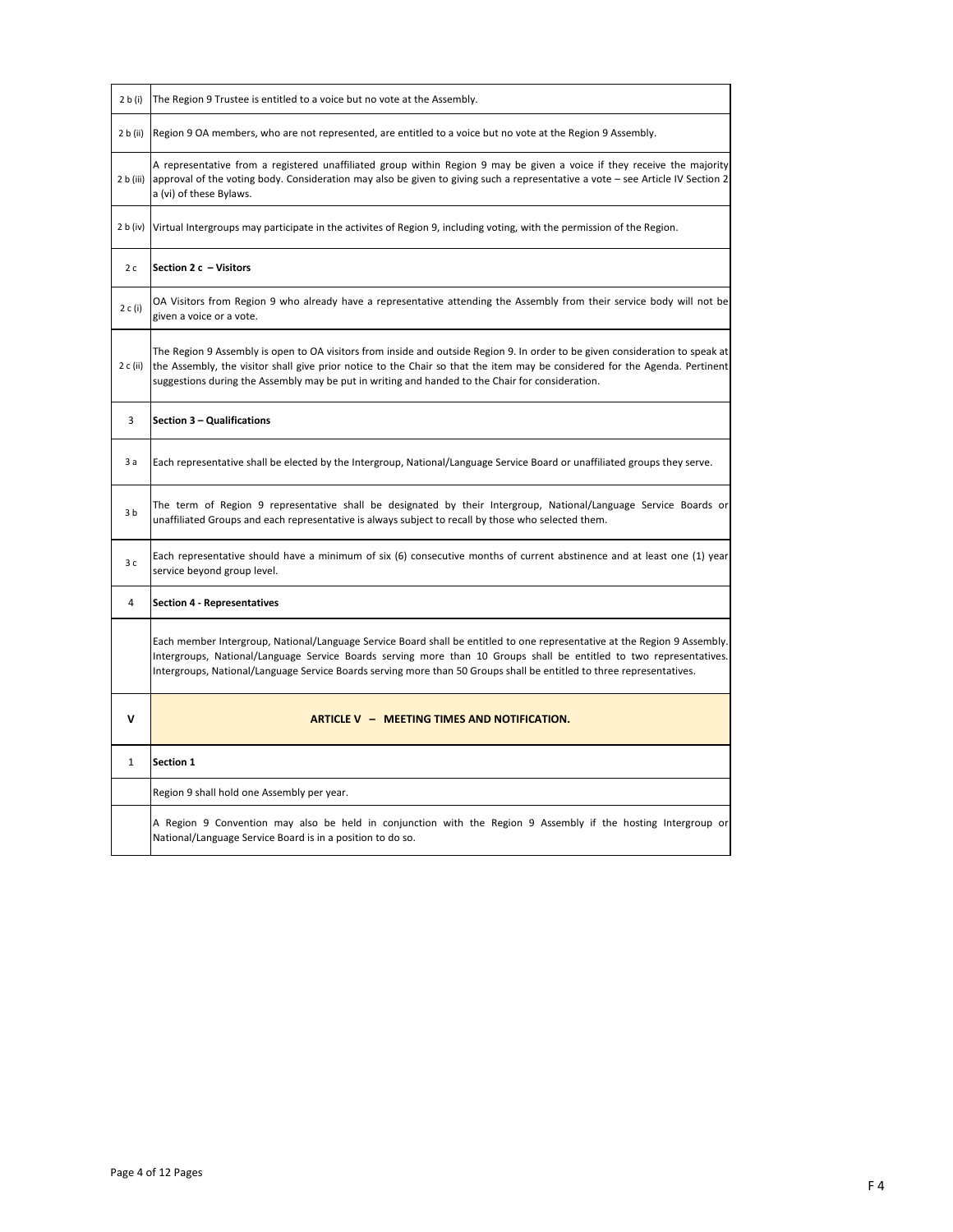| 2              | Section 2                                                                                                                                                                                                                                                                                                                                                                                                                                                                                                                                                                                                                                                                                                                                                                                                                                                                                                                                                                                                                                                                                                                                                  |
|----------------|------------------------------------------------------------------------------------------------------------------------------------------------------------------------------------------------------------------------------------------------------------------------------------------------------------------------------------------------------------------------------------------------------------------------------------------------------------------------------------------------------------------------------------------------------------------------------------------------------------------------------------------------------------------------------------------------------------------------------------------------------------------------------------------------------------------------------------------------------------------------------------------------------------------------------------------------------------------------------------------------------------------------------------------------------------------------------------------------------------------------------------------------------------|
|                | Notification of this Assembly shall be emailed to all member groups, Intergroups, unaffiliated groups and National Service<br>Boards at least six months prior to the date of the Assembly. The notification will include an invitation to the Assembly from<br>the organising committee, the registration form to send a representative, a blank new business motion, and a blank new<br>bylaws amendment motion, an application for financial assistance and a letter from the Region 9 Chair.                                                                                                                                                                                                                                                                                                                                                                                                                                                                                                                                                                                                                                                           |
| 3              | <b>Section 3</b>                                                                                                                                                                                                                                                                                                                                                                                                                                                                                                                                                                                                                                                                                                                                                                                                                                                                                                                                                                                                                                                                                                                                           |
|                | Special meetings may be called at World Service functions other than those designated in Section 1 wherever Region 9<br>members are gathered. Such meetings are for the purpose of discussion and are not decision making unless emergency<br>business that affects Region 9 Assembly itself is brought to the floor. A positive vote of 2/3 of the delegates attending this<br>meeting will be required. Eighty per cent (80%) of the delegates Attending WSBC will constitute a quorum, providing there<br>are five countries of Region 9 present. The decision voted upon can be enforced right away and must be validated by a<br>majority vote at the next Region 9 assembly. If the emergency concerns the removal of an officer for reasons stated in Region<br>9 Bylaws Article VII section 4b, 8 weeks prior to the WSBC, the Chair will inform, by registered letter, the officer concerned;<br>that a motion for his/her removal will be proposed at WSBC Region 9 Special Meeting; and that he/she is given 15 days to<br>respond and explain his/her position. Six weeks before the WSBC, the Chair will send the motion to Assembly members. |
| 4              | <b>Section 4</b>                                                                                                                                                                                                                                                                                                                                                                                                                                                                                                                                                                                                                                                                                                                                                                                                                                                                                                                                                                                                                                                                                                                                           |
|                | The material for the Assembly will be emailed at least sixty days prior to the Assembly to registered representatives and<br>invited visitors to the Assembly. The Agenda and materials for the Assembly, except for the list of attendants, will also be<br>placed on the Region 9 website.                                                                                                                                                                                                                                                                                                                                                                                                                                                                                                                                                                                                                                                                                                                                                                                                                                                               |
| 5              | <b>Section 5</b>                                                                                                                                                                                                                                                                                                                                                                                                                                                                                                                                                                                                                                                                                                                                                                                                                                                                                                                                                                                                                                                                                                                                           |
|                | The Region 9 Assembly shall be conducted according to the current Robert's Rules of Order. The rules contained in the<br>current edition of Robert's Rules of Order Newly Revised shall govern this Region in all cases to which they are applicable and<br>in which they are not inconsistent with these Bylaws, the Overeaters Anonymous, Inc. Bylaws, Subpart B and any special<br>rules of order Region 9 may adopt. The Chair shall see that a book is available for ready reference, and if possible shall<br>appoint a parliamentarian.                                                                                                                                                                                                                                                                                                                                                                                                                                                                                                                                                                                                             |
| VI             | <b>ARTICLE VI - QUORUM</b>                                                                                                                                                                                                                                                                                                                                                                                                                                                                                                                                                                                                                                                                                                                                                                                                                                                                                                                                                                                                                                                                                                                                 |
| $\mathbf{1}$   | Section 1                                                                                                                                                                                                                                                                                                                                                                                                                                                                                                                                                                                                                                                                                                                                                                                                                                                                                                                                                                                                                                                                                                                                                  |
|                | At a Region 9 Assembly, representatives from at least five countries shall constitute a quorum.                                                                                                                                                                                                                                                                                                                                                                                                                                                                                                                                                                                                                                                                                                                                                                                                                                                                                                                                                                                                                                                            |
| VII            | <b>ARTICLE VII - COMPOSITION OF REGION 9 BOARD</b>                                                                                                                                                                                                                                                                                                                                                                                                                                                                                                                                                                                                                                                                                                                                                                                                                                                                                                                                                                                                                                                                                                         |
| 1              | <b>Section 1- Composition</b>                                                                                                                                                                                                                                                                                                                                                                                                                                                                                                                                                                                                                                                                                                                                                                                                                                                                                                                                                                                                                                                                                                                              |
|                | The Region 9 Board shall consist of a Chair, Vice Chair, Secretary, Treasurer, and Communications Officer.                                                                                                                                                                                                                                                                                                                                                                                                                                                                                                                                                                                                                                                                                                                                                                                                                                                                                                                                                                                                                                                 |
| $\overline{2}$ | Section 2 - Duties                                                                                                                                                                                                                                                                                                                                                                                                                                                                                                                                                                                                                                                                                                                                                                                                                                                                                                                                                                                                                                                                                                                                         |
|                | Duties of members of the Region 9 Board shall include but not be limited to the following:                                                                                                                                                                                                                                                                                                                                                                                                                                                                                                                                                                                                                                                                                                                                                                                                                                                                                                                                                                                                                                                                 |
| 2a             | The Chair is responsible to see that a notification of the Assembly is emailed in accordance with Article V – Section 2; to see<br>that Region 9 Intergroups, National/Language Service Boards are notified that amendments to these Bylaws should be sent in<br>accordance with Article XII - Section 1; to prepare an agenda for the Assembly and see that the agenda is emailed in<br>accordance with Article V - Section 4; to preside over the Assembly; and in accordance with the Bylaws of Overeaters<br>Anonymous, Inc. - Subpart B is entitled to be a voting delegate to the annual World Service Business Conference.                                                                                                                                                                                                                                                                                                                                                                                                                                                                                                                          |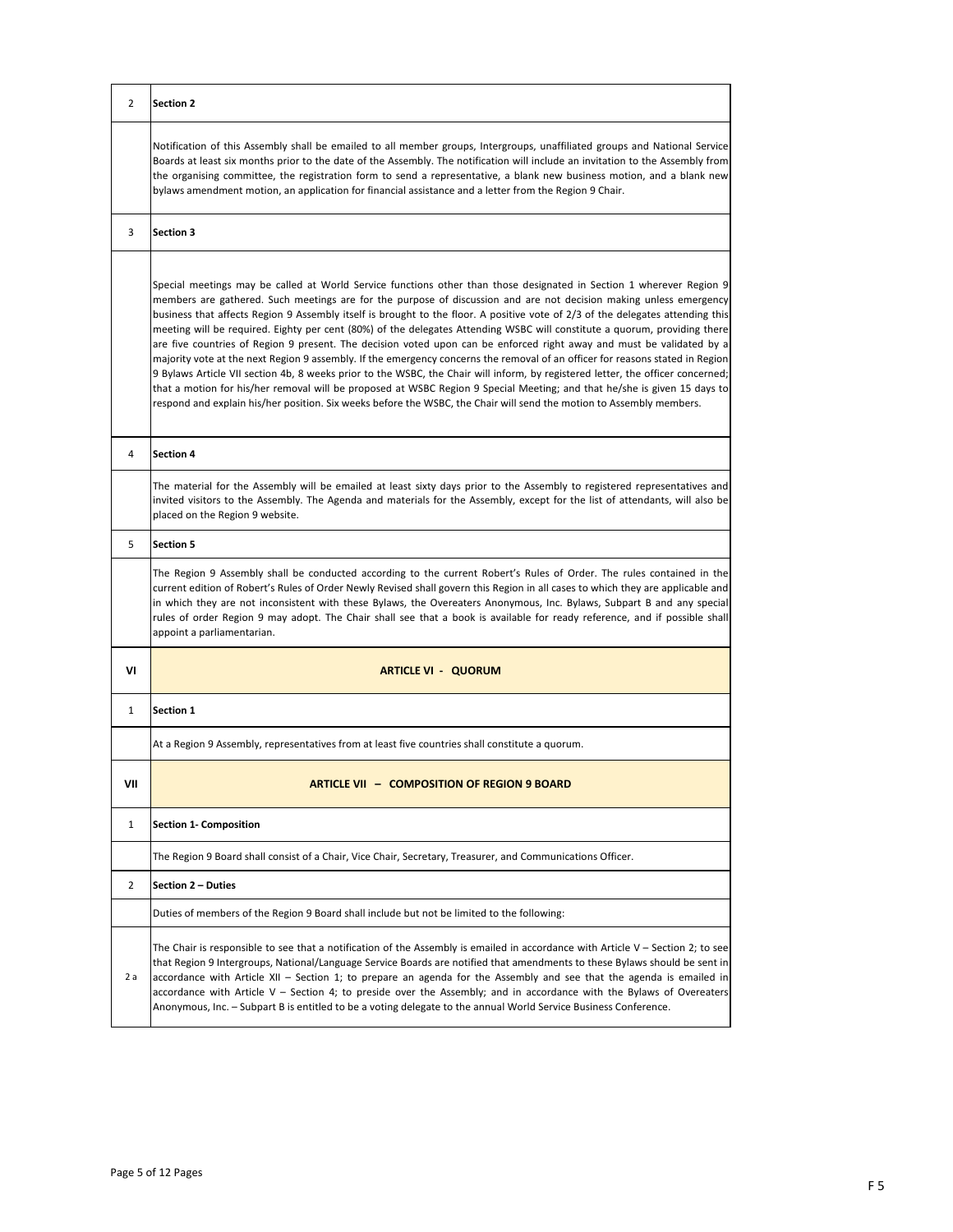| 2b  | The Vice-Chair is responsible to support the Chair and other board members in performing their service duties. (2020)                                                                                                                                                                                                                                                                                                                                                                                                                                                                                                                                                                                                                                                                                                                                                                                                                                                                |
|-----|--------------------------------------------------------------------------------------------------------------------------------------------------------------------------------------------------------------------------------------------------------------------------------------------------------------------------------------------------------------------------------------------------------------------------------------------------------------------------------------------------------------------------------------------------------------------------------------------------------------------------------------------------------------------------------------------------------------------------------------------------------------------------------------------------------------------------------------------------------------------------------------------------------------------------------------------------------------------------------------|
|     |                                                                                                                                                                                                                                                                                                                                                                                                                                                                                                                                                                                                                                                                                                                                                                                                                                                                                                                                                                                      |
| 2c  | The Secretary is responsible for maintaining accurate minutes and records of all Region decisions and actions at the<br>Assembly. The Secretary must see that the Minutes are emailed when possible within 45 days of the Assembly to all<br>participants of the Assembly, unaffiliated groups in Region 9 and Service Bodies that have not sent a representative to the<br>Assembly. Any Service Body interested can ask the Region 9 Secretary for a copy of the Minutes by email.                                                                                                                                                                                                                                                                                                                                                                                                                                                                                                 |
| 2d  | The Treasurer is responsible for the finances of Region 9; and to see that the annual financial statements are mailed to all<br>members Intergroup and National/Language Service Boards.                                                                                                                                                                                                                                                                                                                                                                                                                                                                                                                                                                                                                                                                                                                                                                                             |
| 2 e | The Communications Officer shall assist other board members and perform the duties of any board position when required.                                                                                                                                                                                                                                                                                                                                                                                                                                                                                                                                                                                                                                                                                                                                                                                                                                                              |
| 2f  | In an emergency situation, approval of two members of the Region 9 Board is required to execute decisions deemed<br>necessary for Region 9 as a whole. Notification of such decision shall be sent within 45 days to all registered Groups,<br>Intergroup and National/Language Service Boards within Region 9.                                                                                                                                                                                                                                                                                                                                                                                                                                                                                                                                                                                                                                                                      |
| 2g  | For additional and a more detailed explanation of duties for Chair, ViceChair, Secretary, Treasurer and Communications<br>Officer, refer to the Region 9 Principles & Procedures manual. (2020)                                                                                                                                                                                                                                                                                                                                                                                                                                                                                                                                                                                                                                                                                                                                                                                      |
| 3   | <b>Section 3- Elections</b>                                                                                                                                                                                                                                                                                                                                                                                                                                                                                                                                                                                                                                                                                                                                                                                                                                                                                                                                                          |
| 3а  | Nominations and elections shall be held in each year at the Region 9 Assembly.                                                                                                                                                                                                                                                                                                                                                                                                                                                                                                                                                                                                                                                                                                                                                                                                                                                                                                       |
| 3b  | To be eligible for election to membership of the Region 9 Board, a person must be present at the meeting and be an OA<br>member from Region 9. In addition a person standing for the office of Chair and Vice Chair must have been a representative<br>at a previous Region 9 Assembly. To be elected, a member must receive a majority vote of the representatives present. In<br>addition each candidate for the Region Board shall have where possible at least one year of current abstinence and at least<br>two years of service beyond group level at the time of election. In the event of a candidate with these qualifications not<br>being present a candidate who has not these qualifications can be elected provided that they comply with ARTICLE IV -<br>Section 3 c and can demonstrate that they have a good record of service to the Fellowship, and faithful adherence to the<br>Twelve Steps, Twelve Traditions and guided by the Twelve Concepts of OA. (2020) |
| 3 с | Board members are elected for a term of two consecutive years in the same position.                                                                                                                                                                                                                                                                                                                                                                                                                                                                                                                                                                                                                                                                                                                                                                                                                                                                                                  |
| 3 d | Board members are elected to serve for a two (2) year term. Board members should not serve more than two consecutive<br>terms in the same position. A member who has just completed eight (8) consecutive years of service may stand for re-<br>election only after an interval of two (2) years.                                                                                                                                                                                                                                                                                                                                                                                                                                                                                                                                                                                                                                                                                    |
| 3e  | Nominations for qualified nominees to the Region 9 Assembly may be made from the floor at the Assembly. Upon<br>nomination, the nominees shall be called upon to present their qualifications briefly to the Assembly.                                                                                                                                                                                                                                                                                                                                                                                                                                                                                                                                                                                                                                                                                                                                                               |
| 3f  | Any vacated position may be temporarily filled by a representative on request of the Region 9 Chair at the Assembly with the<br>approval of the Region 9 representatives.                                                                                                                                                                                                                                                                                                                                                                                                                                                                                                                                                                                                                                                                                                                                                                                                            |
| 3g  | Vacancies (other than the position of Chair) that occur during the term of office between Assemblies shall be filled by a<br>person appointed by the Chair. All vacancies shall be filled by an election at the next Region 9 Assembly.                                                                                                                                                                                                                                                                                                                                                                                                                                                                                                                                                                                                                                                                                                                                              |
| 3h  | In the event that the position of Chair becomes vacant, then the position of Chair will be filled by one of the other Board<br>members based on the following order of preference - Vice-Chair, Communication Officer, then Secretary, then Treasurer -<br>whereby they shall act as the Chair until the next Assembly with the authority to perform all prescribed duties and<br>responsibilities. (2020)                                                                                                                                                                                                                                                                                                                                                                                                                                                                                                                                                                           |
|     | In the event that none of the current serving Region 9 Board members are able to fill the position of Region 9 Chair, then the<br>Board may appoint another person, providing they adhere to criteria as set out in Bylaw Article VII, Section 3b (above). All<br>vacancies shall be filled by an election at the next Region 9 Assembly.                                                                                                                                                                                                                                                                                                                                                                                                                                                                                                                                                                                                                                            |

 $\Box$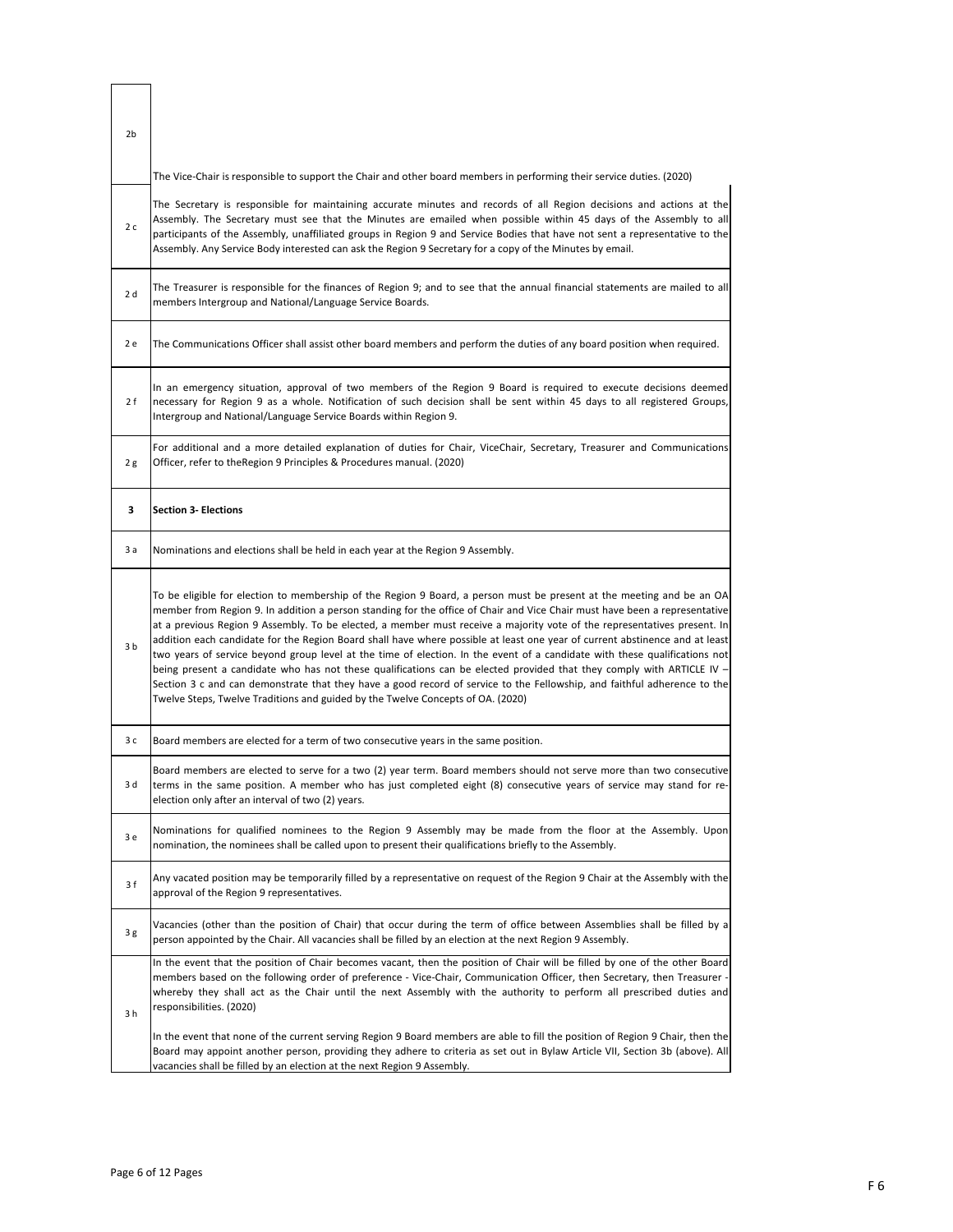| 3 i       | Each officer of Region 9 who will be selected as a delegate or alternate for the World Service Business Conference should<br>comply with the requirements in the OA Inc. Bylaws, Subpart B, Article X, Section 3c 1. Current requirements are one (1) year<br>current abstinence and at least two (2) years of service beyond the group level.                                                                                                        |
|-----------|-------------------------------------------------------------------------------------------------------------------------------------------------------------------------------------------------------------------------------------------------------------------------------------------------------------------------------------------------------------------------------------------------------------------------------------------------------|
| 4         | Section 4 - Removal of Officers                                                                                                                                                                                                                                                                                                                                                                                                                       |
| 4 a       | Any Officer may be removed for cause by a 2/3 vote of the representatives attending Region 9 Assembly.                                                                                                                                                                                                                                                                                                                                                |
| 4b        | The failure to perform the duties and responsibilities of such an officer, as enumerated in the Region 9 Bylaws, Article VII,<br>Section 2 may constitute cause for removal.                                                                                                                                                                                                                                                                          |
| 4 c       | 8 weeks prior to Assembly, by registered letter, the Chair will inform the officer concerned that a motion for his/her removal<br>will be proposed at Assembly and that he/she is given 15 days to respond and explain his/her position. 4 to 6 weeks prior to<br>Assembly, the Chair will send the motion to Assembly members.                                                                                                                       |
| 4 d       | The vote may be enforced right away.                                                                                                                                                                                                                                                                                                                                                                                                                  |
| VIII      | <b>ARTICLE VIII - REGION 9 TRUSTEE</b>                                                                                                                                                                                                                                                                                                                                                                                                                |
| 1         | <b>Section 1- Nomination and Selection</b>                                                                                                                                                                                                                                                                                                                                                                                                            |
|           | The Region 9 Trustee is elected at the World Service Business Conference. Nominees for this position should reside within<br>Region 9, have been endorsed by Region 9 and must be members of OA who meet the requirement of the Overeaters<br>Anonymous, Inc. Bylaws – Subpart B. The Region Trustee serves Overeaters Anonymous as a whole as a member of the Board<br>of Trustees and maintains liaison between the Board of Trustees and Region 9. |
| 2         | <b>Section 2- Endorsement Procedure</b>                                                                                                                                                                                                                                                                                                                                                                                                               |
| 2 a       | The Region 9 Assembly will endorse the candidacy of up to 3 Trustee Nominees.                                                                                                                                                                                                                                                                                                                                                                         |
| 2 b       | Trustee Nominees should forward their original World Service Trustee Application Forms to the Region 9 Chair to arrive 1<br>month prior to the Region 9 Assembly in the year prior to the Region 9 Trustee Election.                                                                                                                                                                                                                                  |
| 2c        | Up to three nominees may be voted for.                                                                                                                                                                                                                                                                                                                                                                                                                |
| 2d        | To be eligible for election, each nominee must appear before the representatives at the Region 9 Assembly and there<br>address the assembled representatives for three to five minutes and answer questions from the floor.                                                                                                                                                                                                                           |
| 2 e       | A ballot shall take place at the Region 9 Assembly. All voting members attending the Region 9 Assembly shall be entitled to a<br>vote. The Chair and Secretary will independently tabulate the results and confer. The three nominees receiving the highest<br>number of votes will have their original application endorsed and returned to them by 15th January. Unsuccessful nominees<br>will also have their forms returned by this date.         |
| 2 f       | Nominees who are endorsed will receive reimbursement of their costs for their expenses in attending World Service Business<br>Conference (WSBC) as agreed by the Assembly in the budget. Nominations who are endorsed may be attending WSBC in<br>another capacity and thus may not require separate funding by the Region.                                                                                                                           |
| 3         | Section 3 - Nomination and Selection of Region 9 Trustee where no application has been received, the deadline for<br>submission has passed or a vacancy occurs mid term                                                                                                                                                                                                                                                                               |
| 3а        | In the event that either:                                                                                                                                                                                                                                                                                                                                                                                                                             |
| 3 a (i)   | WSBC nominations are due for the position of Region 9 Trustee and no application has been received by Region 9, or                                                                                                                                                                                                                                                                                                                                    |
| 3 a (ii)  | A vacancy for the position of Region 9 Trustee occurs outside the deadline for submissions for applications for the position,<br>or                                                                                                                                                                                                                                                                                                                   |
| 3 a (iii) | A vacancy occurs mid-term;                                                                                                                                                                                                                                                                                                                                                                                                                            |
|           | the following actions will be taken to fill the vacancy of Region 9 Trustee:                                                                                                                                                                                                                                                                                                                                                                          |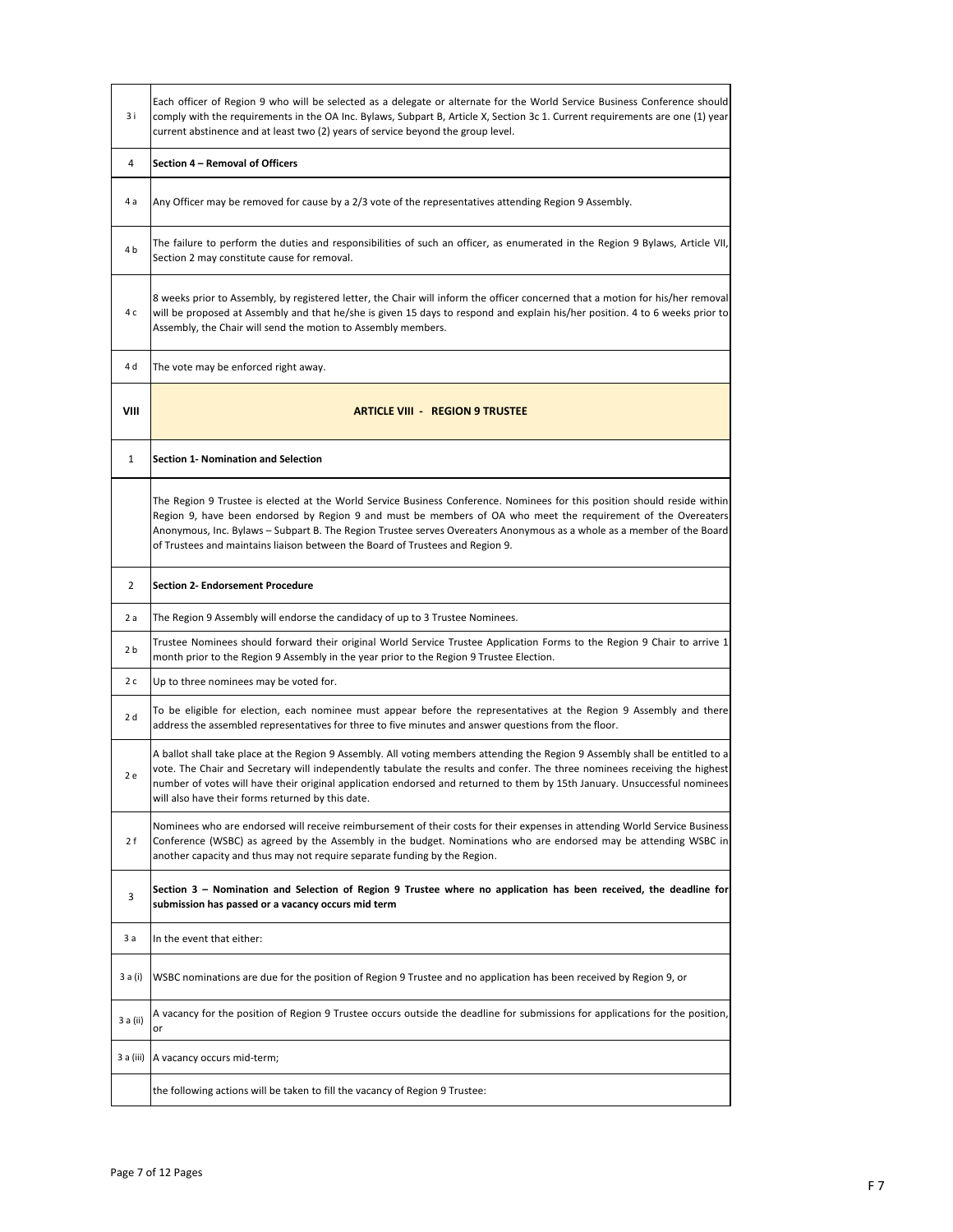| 3 a (iv)       | The Region 9 Board will solicit applications from Region 9 Service Bodies.                                                                                                                                                                                                                                                                                                                                                                                                                                                                                                                   |
|----------------|----------------------------------------------------------------------------------------------------------------------------------------------------------------------------------------------------------------------------------------------------------------------------------------------------------------------------------------------------------------------------------------------------------------------------------------------------------------------------------------------------------------------------------------------------------------------------------------------|
| 3 a (v)        | The Region 9 Board will consider only those applicants meeting all requirements for Region Trustee as outlined by the Bylaws<br>of Overeaters Anonymous, Inc., Subpart B, Article IX,                                                                                                                                                                                                                                                                                                                                                                                                        |
| 3 a (vi)       | A majority vote of the Region 9 Board will constitute affirmation of the applicant(s).                                                                                                                                                                                                                                                                                                                                                                                                                                                                                                       |
| 3b             | Notification of outcome of the vote by the Region 9 Board shall be made to Region 9 Service Bodies, the Board of Trustees<br>and World Service Office.                                                                                                                                                                                                                                                                                                                                                                                                                                       |
| IX             | <b>ARTICLE IX - COMMITTEES</b>                                                                                                                                                                                                                                                                                                                                                                                                                                                                                                                                                               |
| $\mathbf{1}$   | Section 1                                                                                                                                                                                                                                                                                                                                                                                                                                                                                                                                                                                    |
|                | The Region 9 Board and/or the Region 9 Representatives shall appoint Committees that are deemed necessary for the<br>purpose of the Region 9 Assembly.                                                                                                                                                                                                                                                                                                                                                                                                                                       |
| $\overline{2}$ | Section 2 - Duties                                                                                                                                                                                                                                                                                                                                                                                                                                                                                                                                                                           |
|                | Committee Chairs are responsible for coordinating the activities of their Committees, chairing Committee meetings, and<br>reporting to the Region 9 Assembly and Board when appropriate. Committee Chairs shall furnish a written activity report to<br>the annual Region 9 Assembly.                                                                                                                                                                                                                                                                                                        |
| 3              | Section 3 - Election of Committee Chairs.                                                                                                                                                                                                                                                                                                                                                                                                                                                                                                                                                    |
| 3 a            | Nominations and elections shall be held when a committee chair position is vacant at the Region 9 Assembly.                                                                                                                                                                                                                                                                                                                                                                                                                                                                                  |
| 3b             | To be eligible for election, a person must be present at the meeting and an OA member from Region 9.                                                                                                                                                                                                                                                                                                                                                                                                                                                                                         |
| 3 c            | To be elected, a member must receive a majority vote of the representatives present.                                                                                                                                                                                                                                                                                                                                                                                                                                                                                                         |
| 3 d            | Committee Chairs are elected for a two year term. Committee Chairs should not serve more than two consecutive terms.                                                                                                                                                                                                                                                                                                                                                                                                                                                                         |
| 3 e            | Nominations for qualified nominees may be made from the floor at the Assembly. Upon nomination, the nominees shall be<br>called upon to present their qualifications briefly to the Assembly.                                                                                                                                                                                                                                                                                                                                                                                                |
| 3f             | Any vacated position may be temporarily filled by a representative on request of the Region 9 Chair at the Assembly with the<br>approval of the Region 9 representatives.                                                                                                                                                                                                                                                                                                                                                                                                                    |
| 3g             | Vacancies that occur during the term of office between Assemblies shall be filled by a person approved by the Chair.                                                                                                                                                                                                                                                                                                                                                                                                                                                                         |
| 4              | Section 4 - Banker Duties                                                                                                                                                                                                                                                                                                                                                                                                                                                                                                                                                                    |
|                | The role of Banker is to deal with the bank and physical banking activities in the UK: copy and forward bank statements to<br>the Region 9 Chair and Treasurer; liaise with the Treasurer; report annually to the Region 9 Assembly in written format, and<br>comply with any further details of the banking role as outlined in the P & P.                                                                                                                                                                                                                                                  |
| 5              | <b>Section 5 - Qualifications of Banker</b>                                                                                                                                                                                                                                                                                                                                                                                                                                                                                                                                                  |
|                | To be eligible the nominees for the position of Banker shall have where possible at least one year of current abstinence and<br>at least two years of service beyond group level at the time of election. In the event of a candidate with these qualifications<br>not being present a candidate who does not have these qualifications can be elected provided that they comply with ARTICLE<br>IV - Section 3 c and can demonstrate that they have a good record of service to the Fellowship, and faithful adherence to the<br>Twelve Steps, Twelve Traditions and Twelve Concepts of OA. |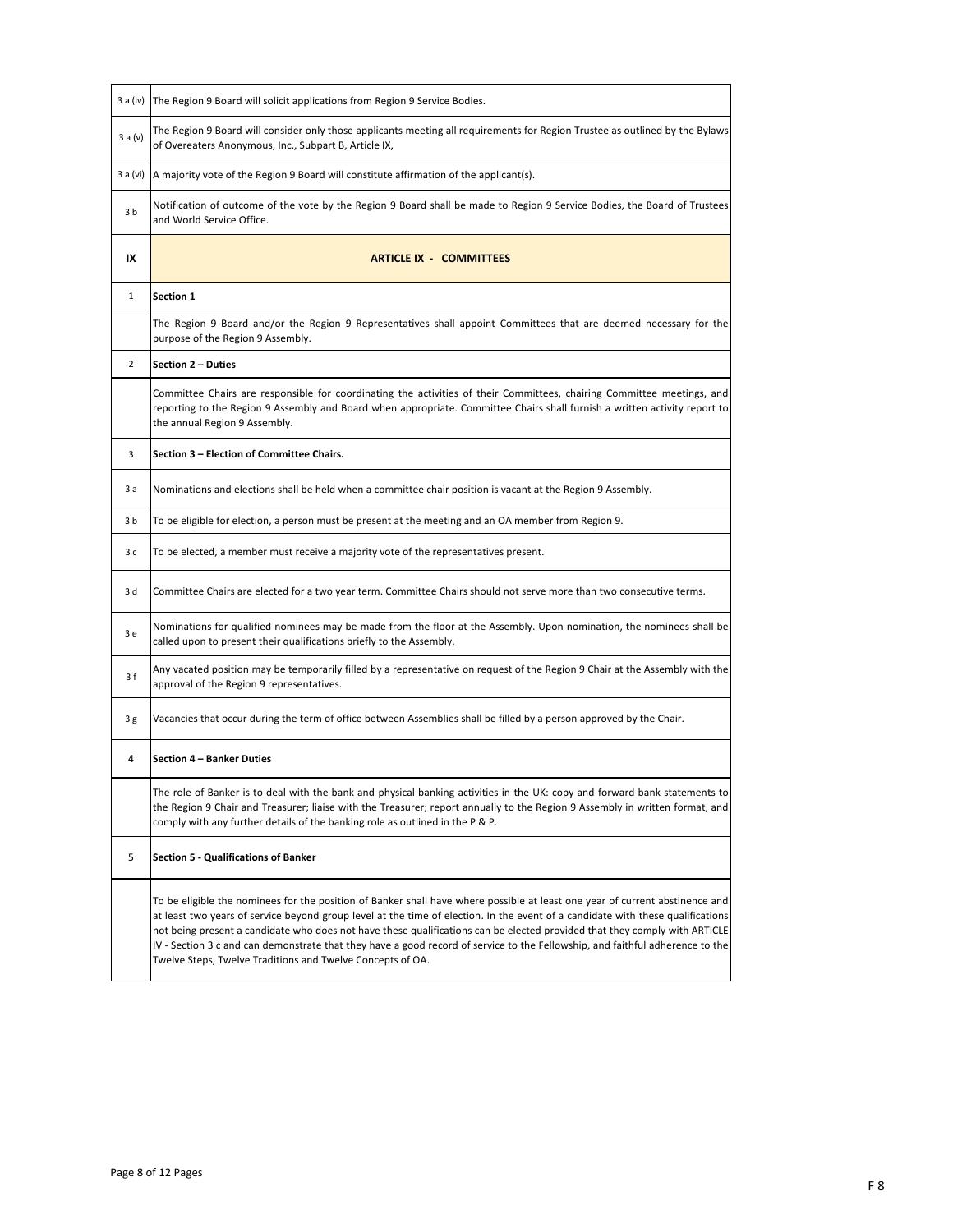| x              | <b>ARTICLE X - FINANCIAL STRUCTURE</b>                                                                                                                                                                                                                                                                                                                                                                                                                                                                                                                                                                                                                                                                                                                                                                                                                                                                                                                                                                                                                                                                                                                                                              |
|----------------|-----------------------------------------------------------------------------------------------------------------------------------------------------------------------------------------------------------------------------------------------------------------------------------------------------------------------------------------------------------------------------------------------------------------------------------------------------------------------------------------------------------------------------------------------------------------------------------------------------------------------------------------------------------------------------------------------------------------------------------------------------------------------------------------------------------------------------------------------------------------------------------------------------------------------------------------------------------------------------------------------------------------------------------------------------------------------------------------------------------------------------------------------------------------------------------------------------|
| $\mathbf{1}$   | Section 1                                                                                                                                                                                                                                                                                                                                                                                                                                                                                                                                                                                                                                                                                                                                                                                                                                                                                                                                                                                                                                                                                                                                                                                           |
| 1a             | The activities of Region 9 shall be financed primarily by the contributions of its member Groups, Intergroups and<br>National/Language Service Boards.                                                                                                                                                                                                                                                                                                                                                                                                                                                                                                                                                                                                                                                                                                                                                                                                                                                                                                                                                                                                                                              |
| 1 <sub>b</sub> | Region 9 may accept donations from OA members, Groups, Intergroups and other service bodies, conforming with the<br>general principles of Overeaters Anonymous.                                                                                                                                                                                                                                                                                                                                                                                                                                                                                                                                                                                                                                                                                                                                                                                                                                                                                                                                                                                                                                     |
| 1 <sub>c</sub> | A secondary source of financial income to Region 9 may be from such occasional projects or activities as may be authorised<br>by the Region 9 Board.                                                                                                                                                                                                                                                                                                                                                                                                                                                                                                                                                                                                                                                                                                                                                                                                                                                                                                                                                                                                                                                |
| 1 d            | All proceeds over and above expenses from the Region 9 Convention shall be designated for Region 9.                                                                                                                                                                                                                                                                                                                                                                                                                                                                                                                                                                                                                                                                                                                                                                                                                                                                                                                                                                                                                                                                                                 |
| 1e             | The Region 9 representatives shall not accept the responsibility, trusteeship, or enter into the distribution of funds set up<br>outside the Region 9 Board.                                                                                                                                                                                                                                                                                                                                                                                                                                                                                                                                                                                                                                                                                                                                                                                                                                                                                                                                                                                                                                        |
| 1 f            | Region 9 funds shall be banked in one or more countries designated by the Region 9 Assembly. All financial transactions that<br>have not been approved by the Region 9 Assembly are subject to approval of three members of the Region 9 Board. This<br>must be interpreted as to include all unusual items or requests for payment in advance of expenditure.                                                                                                                                                                                                                                                                                                                                                                                                                                                                                                                                                                                                                                                                                                                                                                                                                                      |
| 1g             | Funds of Region 9 are primarily earmarked for use in operating costs.                                                                                                                                                                                                                                                                                                                                                                                                                                                                                                                                                                                                                                                                                                                                                                                                                                                                                                                                                                                                                                                                                                                               |
| 1 <sub>h</sub> | Where funds permit, Region 9 should have a prudent reserve equal to (1) years standard costs. The standard costs are to be<br>determined and updated annually by the Treasurer together with all other Board members, and included and explained in<br>the budget to be presented to Region 9 Assembly each year. The formula for setting the standard costs is to be reviewed by<br>the Board annually, and the Assembly every four years.                                                                                                                                                                                                                                                                                                                                                                                                                                                                                                                                                                                                                                                                                                                                                         |
| $\overline{2}$ | Section 2                                                                                                                                                                                                                                                                                                                                                                                                                                                                                                                                                                                                                                                                                                                                                                                                                                                                                                                                                                                                                                                                                                                                                                                           |
| 2a             | The role of banker is a permanent service position within the Region 9 financial structure and a permanent feature of the<br>financial management of Region 9, irrespective of whether the Treasurer does or does not reside in the United Kingdom.                                                                                                                                                                                                                                                                                                                                                                                                                                                                                                                                                                                                                                                                                                                                                                                                                                                                                                                                                 |
| 2 <sub>b</sub> | The role of banker is designated exclusively to a fellow who is a United Kingdom resident, due to the requirements of the UK<br>bank that is used for the primary Region 9 bank account.                                                                                                                                                                                                                                                                                                                                                                                                                                                                                                                                                                                                                                                                                                                                                                                                                                                                                                                                                                                                            |
| 3              | Section 3 - Election of Banker                                                                                                                                                                                                                                                                                                                                                                                                                                                                                                                                                                                                                                                                                                                                                                                                                                                                                                                                                                                                                                                                                                                                                                      |
|                | The following process is to be used for the election of position of Banker:                                                                                                                                                                                                                                                                                                                                                                                                                                                                                                                                                                                                                                                                                                                                                                                                                                                                                                                                                                                                                                                                                                                         |
| 3а             | To be eligible for election of position of Banker, the person does not have to be present at the Assembly at which the<br>election is taking place, see Region 9 Policies and Procedures for guidelines on election.                                                                                                                                                                                                                                                                                                                                                                                                                                                                                                                                                                                                                                                                                                                                                                                                                                                                                                                                                                                |
| 3 <sub>b</sub> | To be elected as Banker, a member must receive a majority vote of the representatives present.                                                                                                                                                                                                                                                                                                                                                                                                                                                                                                                                                                                                                                                                                                                                                                                                                                                                                                                                                                                                                                                                                                      |
| 3c             | The position is elected for a two year term with elections in alternate years to that of the Treasurer's position and these<br>elections can be held in any year that the position is required.                                                                                                                                                                                                                                                                                                                                                                                                                                                                                                                                                                                                                                                                                                                                                                                                                                                                                                                                                                                                     |
| 3 d            | The Banker should serve for no more than four consecutive years.                                                                                                                                                                                                                                                                                                                                                                                                                                                                                                                                                                                                                                                                                                                                                                                                                                                                                                                                                                                                                                                                                                                                    |
| 3e             | Nominations may be received from voting representatives present at the Region 9 Assembly at which the election is taking<br>place or from visitors to the Region 9 Assembly or a member of OA who is not in attendance. If the nominee is present they<br>shall be called upon to present their qualifications briefly to the Assembly. If the nominee is not present they may submit an<br>application which will be read out to the Assembly. Alternatively, should anyone standing for the position of Banker not be<br>present at the assembly at which their nomination is taking place, it is preferable (if it can be arranged) if the nominee makes<br>themselves available for a live communication (e.g. by Skype) with the Assembly at the time of the election. The R9 board will<br>give instructions to all nominees for this position about the method and timing of this communication. If it is possible, then<br>the Assembly delegates should be able to ask questions of (and hopefully "see") the nominees to assist them in making their<br>decisions as to who to elect to this vital position. The election process will continue as normal if this method is not possible. |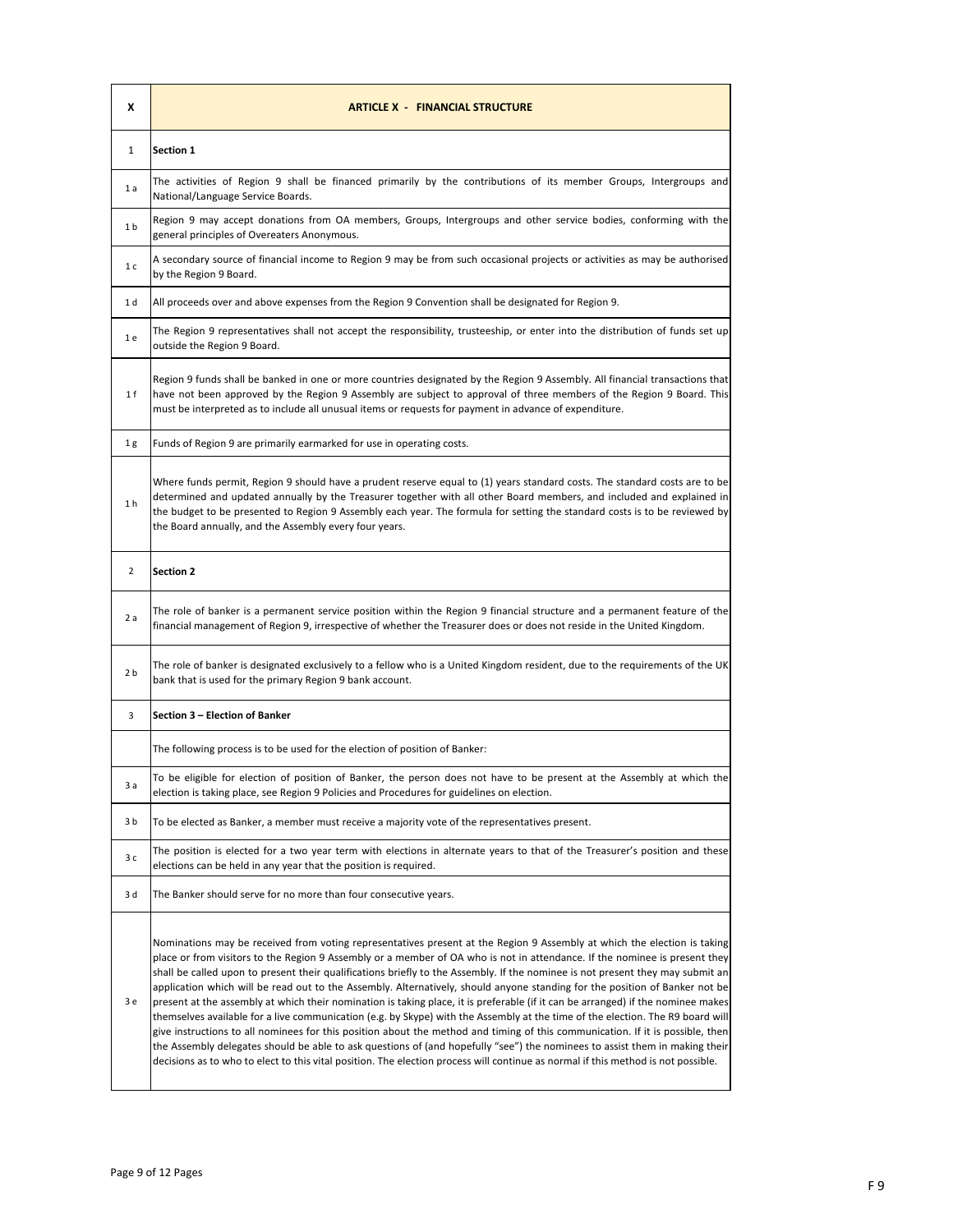| 3f             | If no applications are received at the Region 9 Assembly at which the election is required or if a vacancy occurs during the<br>term of office between Assemblies then the position can be filled by a person appointed by a majority vote of the Region 9<br>Board.                                                                                                                                                                                                                                                                                                                                                                                                                                                                                                                                                                                                                                                                                                            |
|----------------|---------------------------------------------------------------------------------------------------------------------------------------------------------------------------------------------------------------------------------------------------------------------------------------------------------------------------------------------------------------------------------------------------------------------------------------------------------------------------------------------------------------------------------------------------------------------------------------------------------------------------------------------------------------------------------------------------------------------------------------------------------------------------------------------------------------------------------------------------------------------------------------------------------------------------------------------------------------------------------|
| 3g             | The bank will do a credit check on the elected candidate. Should the Banker fail the check a new banker must be found.                                                                                                                                                                                                                                                                                                                                                                                                                                                                                                                                                                                                                                                                                                                                                                                                                                                          |
| ΧI             | <b>ARTICLE XI - MAJOR POLICY MATTERS</b>                                                                                                                                                                                                                                                                                                                                                                                                                                                                                                                                                                                                                                                                                                                                                                                                                                                                                                                                        |
| $\mathbf{1}$   | Section 1                                                                                                                                                                                                                                                                                                                                                                                                                                                                                                                                                                                                                                                                                                                                                                                                                                                                                                                                                                       |
|                | Matters which relate to major policy affecting Overeaters Anonymous as a whole shall be referred to the Region 9 Trustee or<br>another member of the Overeaters Anonymous, Inc. World Service Board of Trustees.                                                                                                                                                                                                                                                                                                                                                                                                                                                                                                                                                                                                                                                                                                                                                                |
| XII            | ARTICLE XII - AMENDMENTS TO THE BYLAWS.                                                                                                                                                                                                                                                                                                                                                                                                                                                                                                                                                                                                                                                                                                                                                                                                                                                                                                                                         |
| $\mathbf{1}$   | Section 1                                                                                                                                                                                                                                                                                                                                                                                                                                                                                                                                                                                                                                                                                                                                                                                                                                                                                                                                                                       |
| 1a             | These Bylaws, representing our table of organisation, may be amended by a two thirds majority of the voting body at the<br>annual Regional Assembly provided that representatives are present from at least five different countries within Region 9.<br>Proposed amendments should be submitted to the Region 9 Bylaws Committee at least ninety days before the Region 9<br>Assembly, and are to be submitted, in writing, by this committee to the Region 9 Chair at least seventy-five days before the<br>Region 9 Assembly.                                                                                                                                                                                                                                                                                                                                                                                                                                                |
| 1 <sub>b</sub> | Any motions submitted to the Region 9 Chair and/or Region 9 Bylaws Committee ninety (90) days or more prior to the annual<br>Assembly, can only be submitted by a Region 9 Service Body or a Region 9 Committee.                                                                                                                                                                                                                                                                                                                                                                                                                                                                                                                                                                                                                                                                                                                                                                |
| 1 <sub>c</sub> | Upon receipt of notification from the World Service Office of amendments to OA, Inc. Bylaws adopted at the World Service<br>Business Conference, the Region 9 Board will evaluate the Region 9 Bylaws. In the event that the Board unanimously agrees<br>that an amendment and update to the Region 9 Bylaws is necessary to ensure the Region 9 Bylaws are not in conflict with<br>the OA Inc. Bylaws, then such updates are to be made by the Board itself and submitted to the World Service Office pursuant<br>to OA, Inc. Bylaws, Subpart B, Article VII, Section 4a. Notification of such updates is to be made to all Region 9 Service Bodies<br>within one month of the update being made. In the event that there is no unanimous agreement by the Board concerning<br>the amendment and update of the Region 9 Bylaws pursuant to amendments of the OA Inc Bylaws, then the update is to be<br>brought before the Region 9 Assembly for their consideration and vote. |
| $\overline{2}$ | Section 2 - Emergency New Business                                                                                                                                                                                                                                                                                                                                                                                                                                                                                                                                                                                                                                                                                                                                                                                                                                                                                                                                              |
|                | Bylaw amendments, including items raised during the Assembly by a Committee, which have not been submitted to the<br>Region Chair seventy-five days before the Assembly and which are considered to be of an emergency nature by the Region 9<br>Board and the Bylaws Committee Chair may be voted on at the Assembly.                                                                                                                                                                                                                                                                                                                                                                                                                                                                                                                                                                                                                                                          |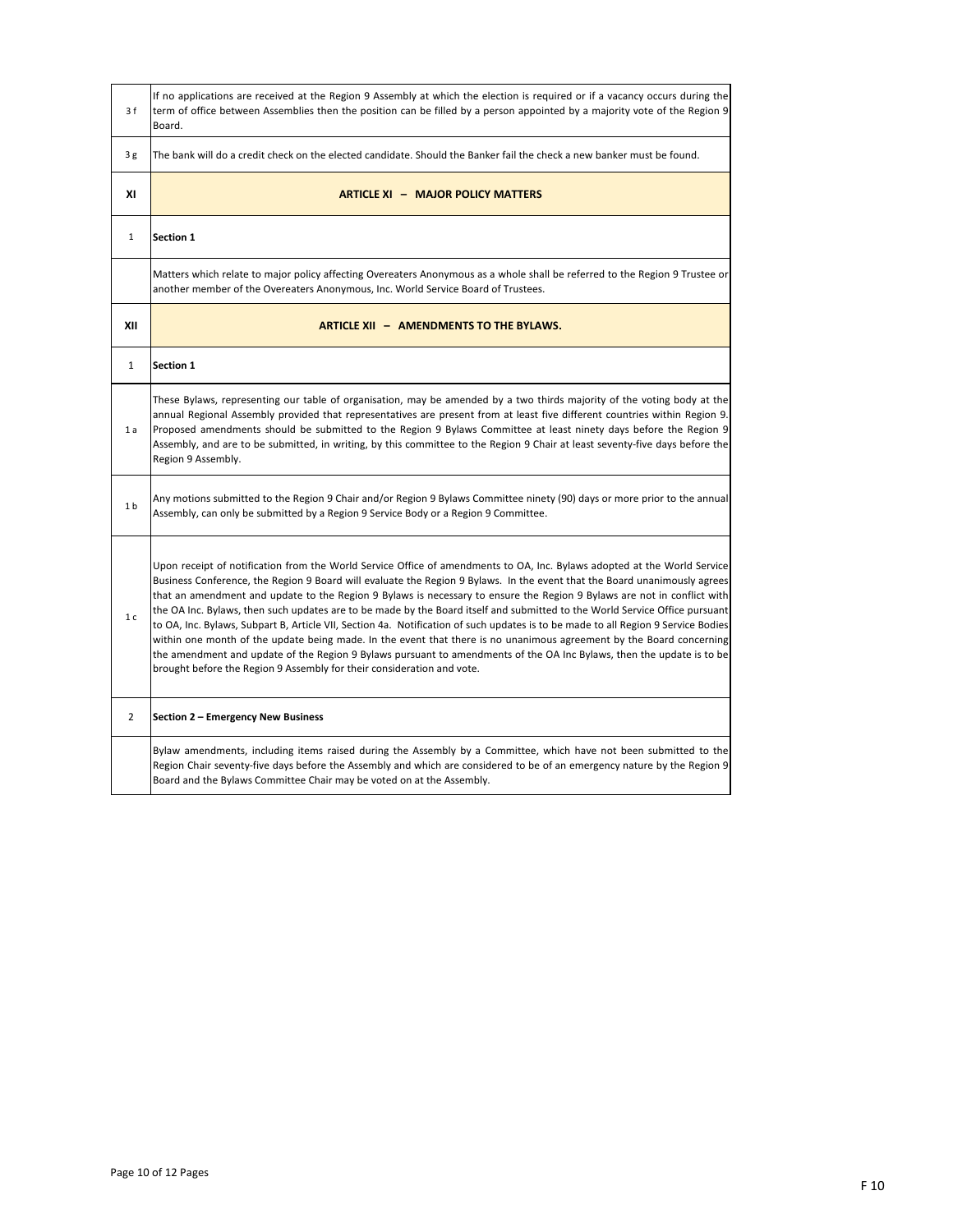| 3              | Section 3 - Amendments to The Twelve Steps Twelve Traditions, Twelve Concepts of Service                                                                                                                                                                                                                                                                                                                                                                                                                                                                                                                                    |
|----------------|-----------------------------------------------------------------------------------------------------------------------------------------------------------------------------------------------------------------------------------------------------------------------------------------------------------------------------------------------------------------------------------------------------------------------------------------------------------------------------------------------------------------------------------------------------------------------------------------------------------------------------|
|                | Amendments to The Twelve Steps, Twelve Traditions, Twelve Concepts of Service of OA may only be made as per OA Inc.<br>Bylaws Subpart B, Article XIV section I.                                                                                                                                                                                                                                                                                                                                                                                                                                                             |
| XIII           | <b>ARTICLE XIII - LEGAL DISCLAIMERS</b>                                                                                                                                                                                                                                                                                                                                                                                                                                                                                                                                                                                     |
| $\mathbf{1}$   | Section 1                                                                                                                                                                                                                                                                                                                                                                                                                                                                                                                                                                                                                   |
|                | All members of the Assembly and all members of local groups which are members of the Assembly shall be deemed to have<br>expressly consented and agreed that, upon dissolution of the Assembly, whether voluntarily or involuntarily, the assets of the<br>Assembly, when remaining in the hands of the Board, after all debts have been paid, shall be used for the purpose of<br>Overeaters Anonymous as determined by the current Region 9 Board. In the event of there being no remaining Region Nine<br>Board any remaining funds should go to the World Service Office of Overeaters Anonymous.                       |
| $\overline{2}$ | <b>Section 2</b>                                                                                                                                                                                                                                                                                                                                                                                                                                                                                                                                                                                                            |
|                | No member of the Assembly or any member of any Intergroup or Group which is a member of the Assembly, and no Officer<br>or member of a Committee or person connected with the Assembly or any other private individual shall receive at any time<br>any earnings or pecuniary profit from the operations of the Assembly; provided that they shall not prevent the payment to<br>any such person of such reasonable compensation for services rendered to or for the Assembly affecting any of its purposes<br>as shall be entitled to share in the distribution of any of the assets upon the dissolution of the Assembly. |
| XIV            | <b>ARTICLE XIV - TWELVE STEPS, TWELVE TRADITIONS AND TWELVE CONCEPTS</b>                                                                                                                                                                                                                                                                                                                                                                                                                                                                                                                                                    |
|                | <b>TWELVE STEPS</b>                                                                                                                                                                                                                                                                                                                                                                                                                                                                                                                                                                                                         |
|                | 1. We admitted we were powerless over food – that our lives had become unmanageable.                                                                                                                                                                                                                                                                                                                                                                                                                                                                                                                                        |
|                | 2. Came to believe that a Power greater than ourselves could restore us to sanity.                                                                                                                                                                                                                                                                                                                                                                                                                                                                                                                                          |
|                | 3. Made a decision to turn our will and our lives over to the care of God as we understood Him.                                                                                                                                                                                                                                                                                                                                                                                                                                                                                                                             |
|                | 4. Made a searching and fearless moral inventory of ourselves.                                                                                                                                                                                                                                                                                                                                                                                                                                                                                                                                                              |
|                | 5. Admitted to God, to ourselves and to another human being the exact nature of our wrongs.                                                                                                                                                                                                                                                                                                                                                                                                                                                                                                                                 |
|                | 6. Were entirely ready to have God remove all these defects of character.                                                                                                                                                                                                                                                                                                                                                                                                                                                                                                                                                   |
|                | 7. Humbly asked Him to remove our shortcomings.                                                                                                                                                                                                                                                                                                                                                                                                                                                                                                                                                                             |
|                | 8. Made a list of all persons we had harmed, and became willing to make amends to them all.                                                                                                                                                                                                                                                                                                                                                                                                                                                                                                                                 |
|                | 9. Made direct amends to such people wherever possible, except when to do so would injure them or others.                                                                                                                                                                                                                                                                                                                                                                                                                                                                                                                   |
|                | 10. Continued to take personal inventory and when we were wrong promptly admitted it.                                                                                                                                                                                                                                                                                                                                                                                                                                                                                                                                       |
|                | 11. Sought through prayer and meditation to improve our conscious contact with God, as we understood Him, praying only<br>for knowledge of His will for us and the power to carry that out.                                                                                                                                                                                                                                                                                                                                                                                                                                 |
|                | 12. Having had a spiritual awakening as the result of these Steps, we tried to carry this message to compulsive overeaters and<br>to practice these principles in all our affairs.                                                                                                                                                                                                                                                                                                                                                                                                                                          |
|                | <b>TWELVE TRADITIONS</b>                                                                                                                                                                                                                                                                                                                                                                                                                                                                                                                                                                                                    |
|                | 1. Our common welfare should come first; personal recovery depends upon OA unity.                                                                                                                                                                                                                                                                                                                                                                                                                                                                                                                                           |
|                | 2. For our group purpose there is but one ultimate authority $-$ a loving God as He may express Himself in our group<br>conscience. Our leaders are but trusted servants; they do not govern.                                                                                                                                                                                                                                                                                                                                                                                                                               |
|                | 3. The only requirement for OA membership is a desire to stop eating compulsively.                                                                                                                                                                                                                                                                                                                                                                                                                                                                                                                                          |
|                | 4. Each group should be autonomous except in matters affecting other groups or OA as a whole.                                                                                                                                                                                                                                                                                                                                                                                                                                                                                                                               |
|                | 5. Each group has but one primary purpose – to carry its message to the compulsive overeater who still suffers.                                                                                                                                                                                                                                                                                                                                                                                                                                                                                                             |
|                | 6. An OA group ought never endorse, finance or lend the OA name to any related enterprise, lest problems of money<br>property and prestige divert us from our primary purpose.                                                                                                                                                                                                                                                                                                                                                                                                                                              |